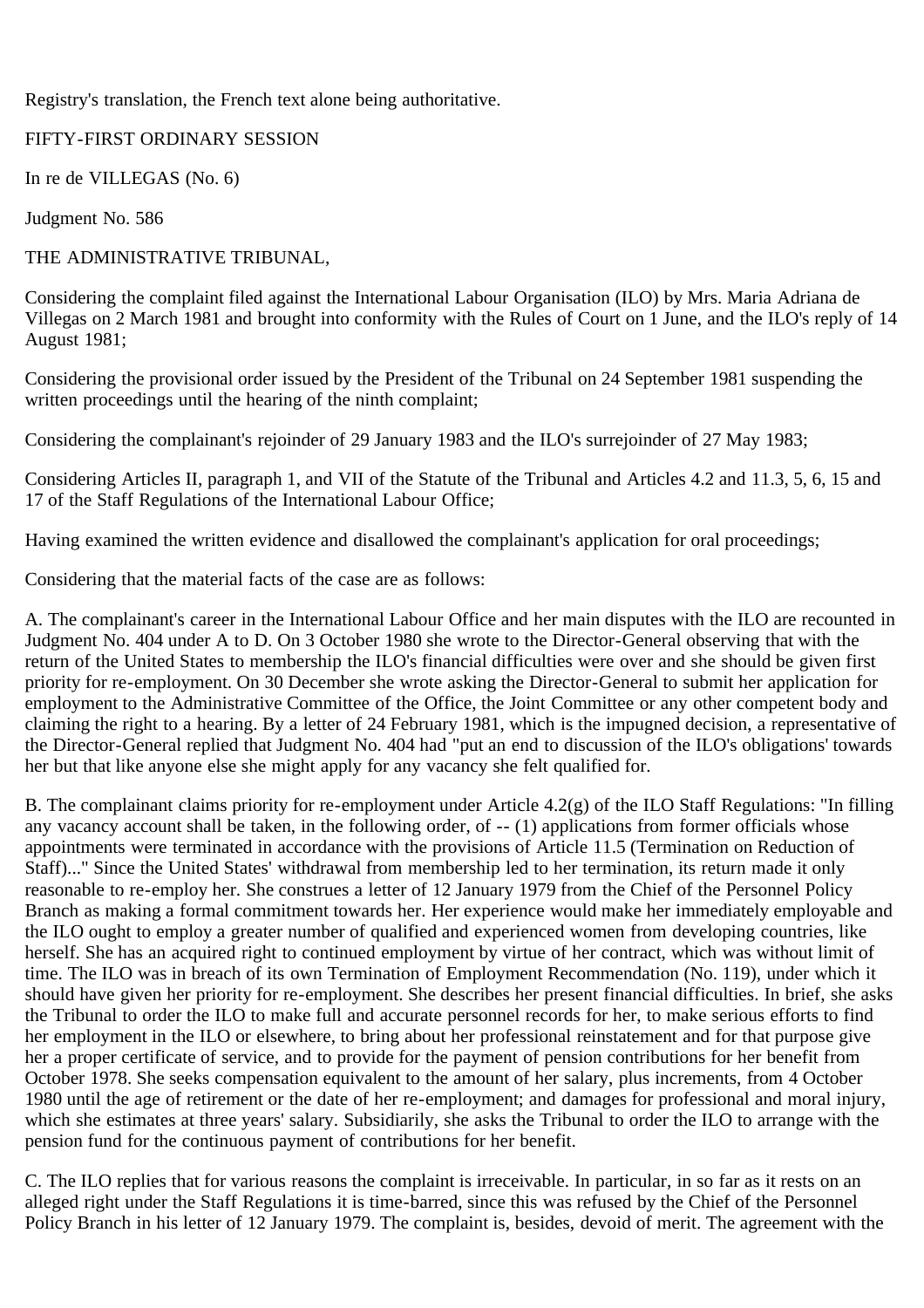ILO (see Judgment No. 404, B), which the Tribunal has upheld, was concluded, as clause 9 stated, in "settlement of all matters pending". In signing it she waived all claims under her contract, including rights under the Staff Regulations and any of decisive importance to her in accepting appointment which the IL0 might not withdraw unilaterally -- in other words, her acquired rights. In any event she would have no right under the Staff Regulations since Article 11.5(a), as restated in 4.2(g), limits to two years the period of priority for re-employment. The United States did not return until February 1980, and recruitment resumed after that. There was no commitment towards her in the letter of 12 January 1979, as the wording makes clear. Lastly, the ILO may not, on compassionate grounds -- which, in any event, it took account of -- evade its duty to determine whether an applicant is properly qualified for employment.

D. The complainant rejoins that her complaint is not time-barred because what she claims is not reinstatement, but re-appointment, which Article 11.3 allows up to the age of 65. Under clause 9 the agreement disposed only of "matters pending", not of future claims. She disagrees that she surrendered her acquired rights, or her rights under the regulations: she has since been paid repatriation benefit under Article 11.15, and indemnity for reduction of staff under 11.6, and she received a certificate of service under 11.17. Likewise she still has a right to reemployment under 4.2 independent of any she may enjoy under 11.15. She develops her arguments and presses her claims.

E. In its surrejoinder the ILO retorts that the complainant has not answered its arguments. It reaffirms that under the agreement she waived any rights she might have had to reappointment. She is relying either on her old contention that the agreement was invalid, which the Tribunal rejected in Judgment No. 404, or else on arguments turning on clause 9, which it dismissed in Judgment No. 536. That parts of the Staff Regulations have since been applied to her is immaterial: the agreement actually provided for it, and she kept her service entitlements, such as a certificate of service, in any event. Even in the absence of clause 9 the right to reappointment under Articles 4.2(a) and 11.5(a) would be irrelevant since she was not terminated under 11.5. She was paid an indemnity, not under the regulations, but under the agreement. Besides, any right to reappointment she might have had has expired. First, Article 11.3 sets the age of retirement at 60, she has passed it, and employment thereafter is at the Director-General's discretion, not a right. Secondly, the right under 11.5(a) expires two years after termination, and in her case no suitable vacancy occurred in that period.

## CONSIDERATIONS:

## Receivability

1. The ILO pleads that the complaint, which challenges the decision of 24 February 1981, is irreceivable Its argument is that the decision did no more than confirm the one taken on 12 January 1979 and the complainant failed to challenge the latter before the Tribunal within the time limit of ninety days from the date on which it was notified to her.

2. The question is whether the claim which was rejected by the letter of 12 January 1979 had not only the same purpose -- reinstatement -- but also the same legal basis as the one rejected by the impugned decision of 24 February 1981.

The complainant's first claim was for appointment to any vacancy at headquarters or in the field and she based it on Articles 4.2(g)(i) and 11.5(a) of the Staff Regulations. The Chief of the Personnel Policy Branch answered in his letter of 12 January 1979 that since she had had notice on 13 May 1977 of the abolition of her post and had chosen not to appeal against that decision under Article 11.5(e) of the Staff Regulations, but had preferred a settlement, she could not now rely on Article 11.5.

The second claim, that of 3 October 1980, was also based on Article 4.2(g). What she asked was that her candidacy for employment should be given priority. The purpose of a further claim she submitted on 30 December 1980 was to exhaust the internal means of redress. The ILO's reply of 24 February 1981 referred to the judgment by the Tribunal ruling on the settlement, and to the binding force of the agreement of 22 July 1977, which had brought an end to discussion of the ILO's obligations towards her.

3. From this there remains no doubt that the impugned decision, though not in the same terms as that of 12 January 1979, had the same meaning and purport: it merely confirmed the ILO's view that it was under no obligation beyond those arising under the agreement concluded on 22 July 1977 and endorsed by the Tribunal in Judgment